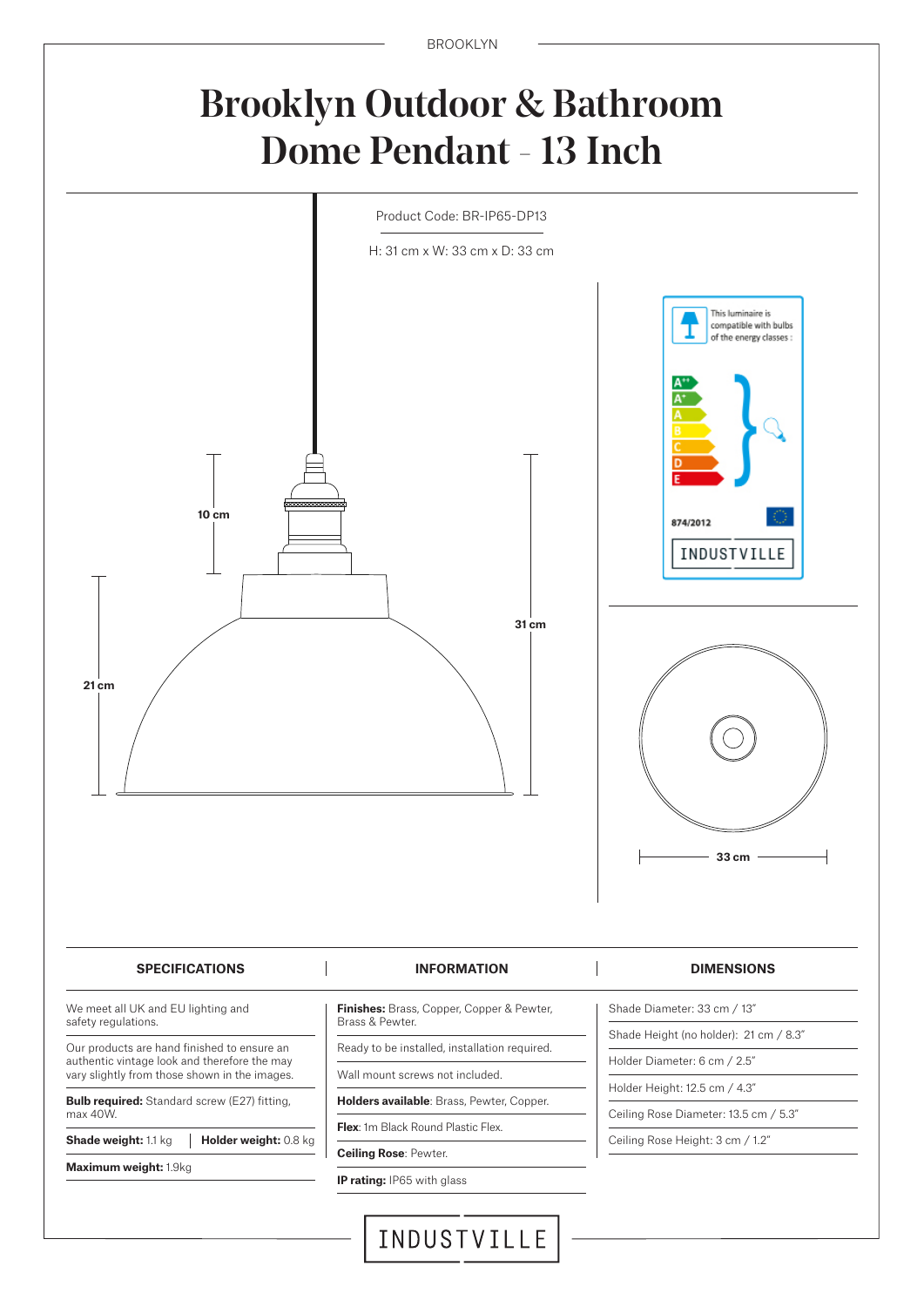BROOKLYN

# Brooklyn Outdoor & Bathroom Cord Set ES E27 Bulb Holder

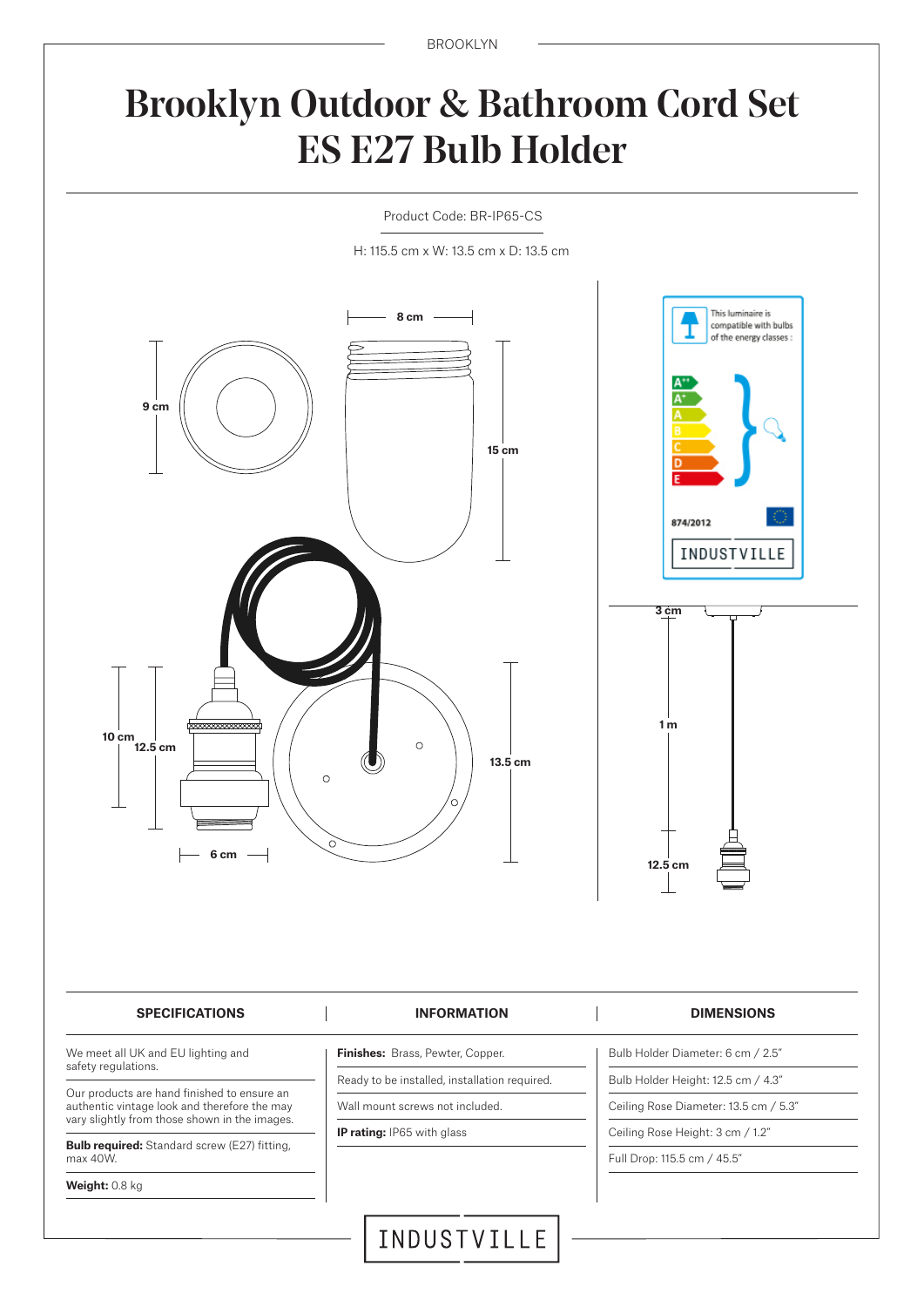#### Brooklyn Outdoor & Bathroom Cord Set ES E27 Bulb Holder - Globe Glass



H: 115.5 cm x W: 15 cm x D: 15 cm

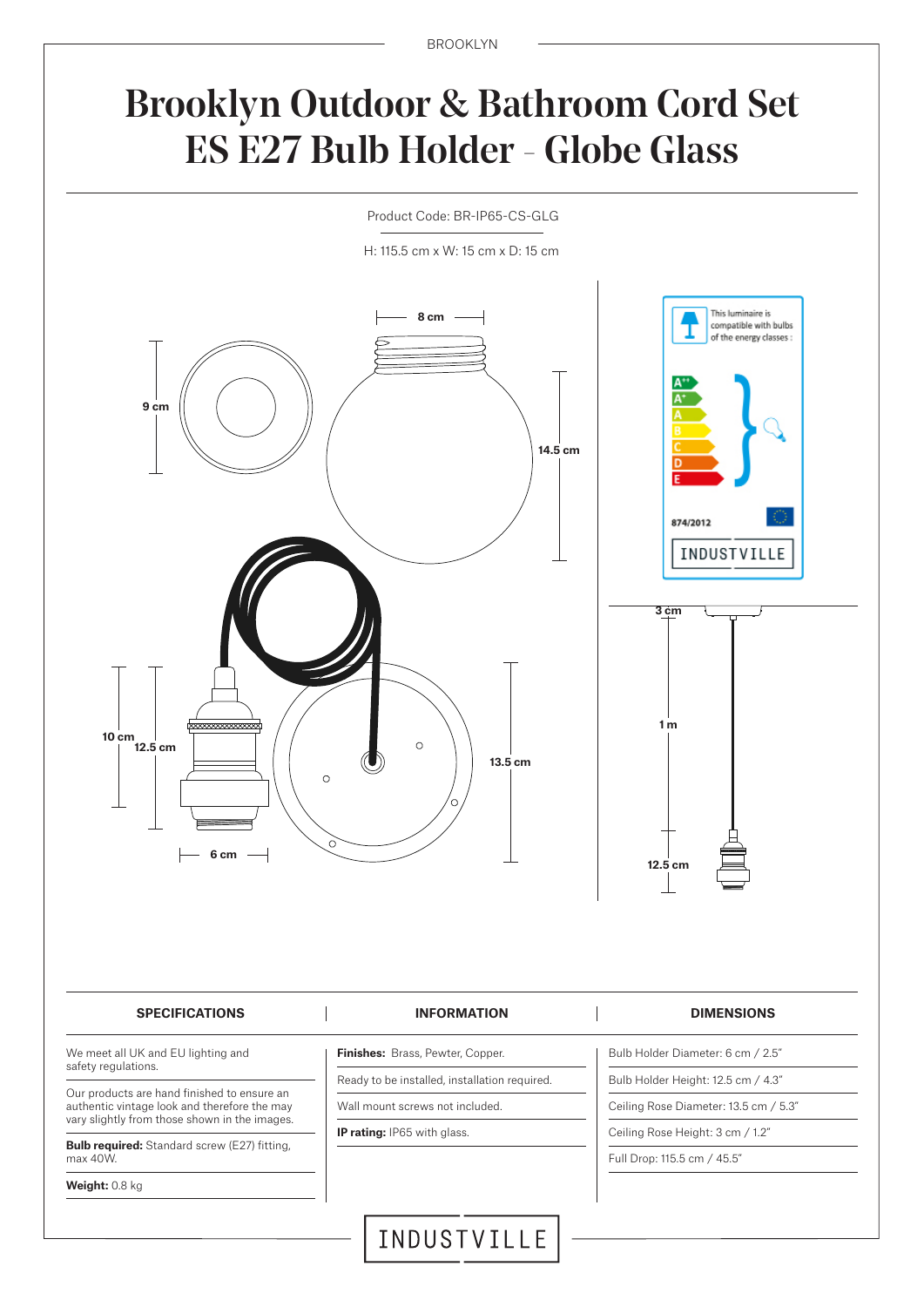# Dome - 13 Inch - Shade Only

Product Code: D13-SO